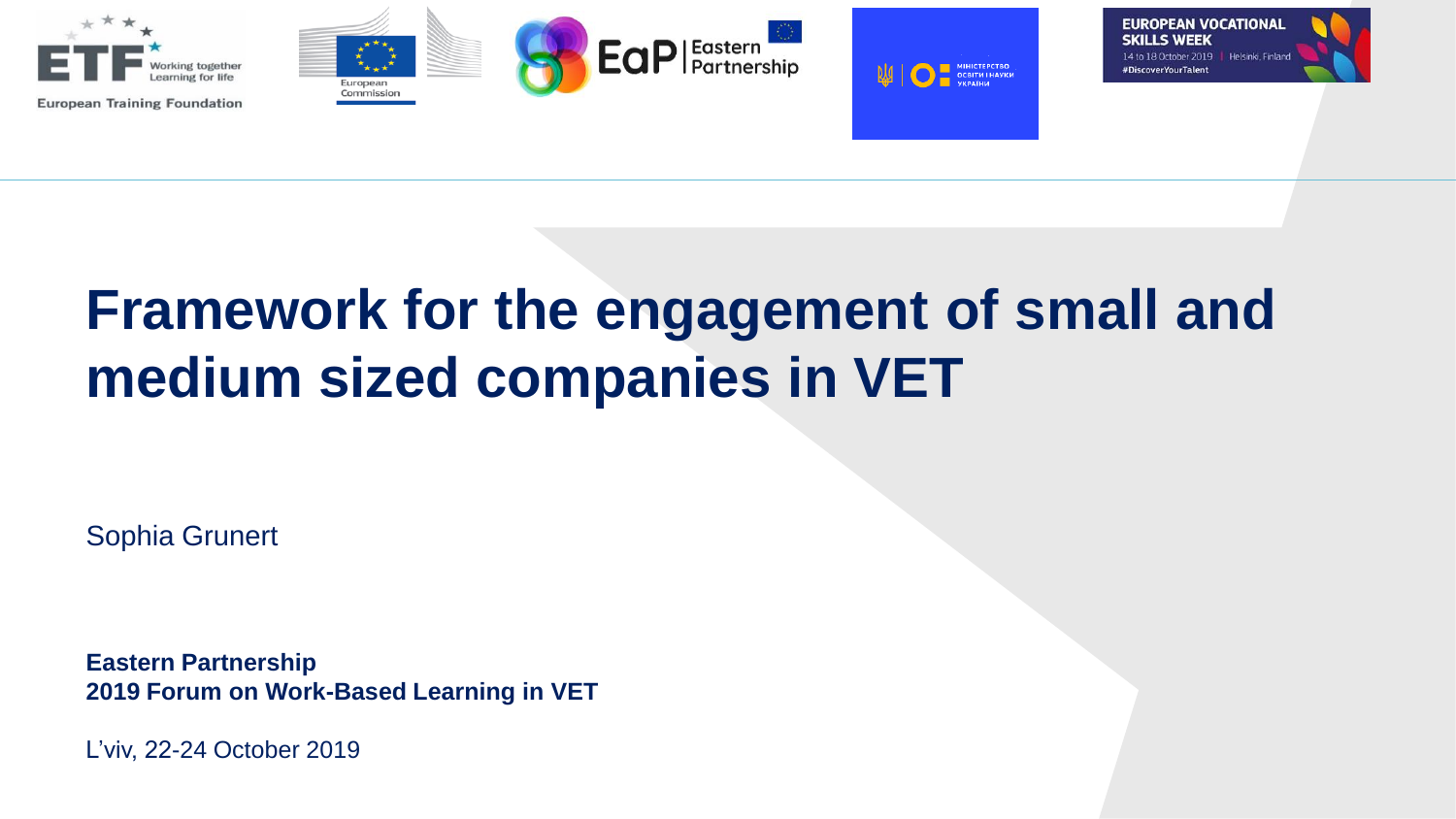## **VOCATIONAL TRAINING IN GERMAN SME**

- Big companies make only 1,2% of training companies in Germany
- 81% of German apprentices are trained in small and medium sized companies





Eastern Partnership - 2019 Forum on Work-Based Learning in VET

**EUROPEAN VOCATIONAL SKILLS WEEK** 14 to 18 October 2019 | Helsinki, Finland #DiscoverYourTalent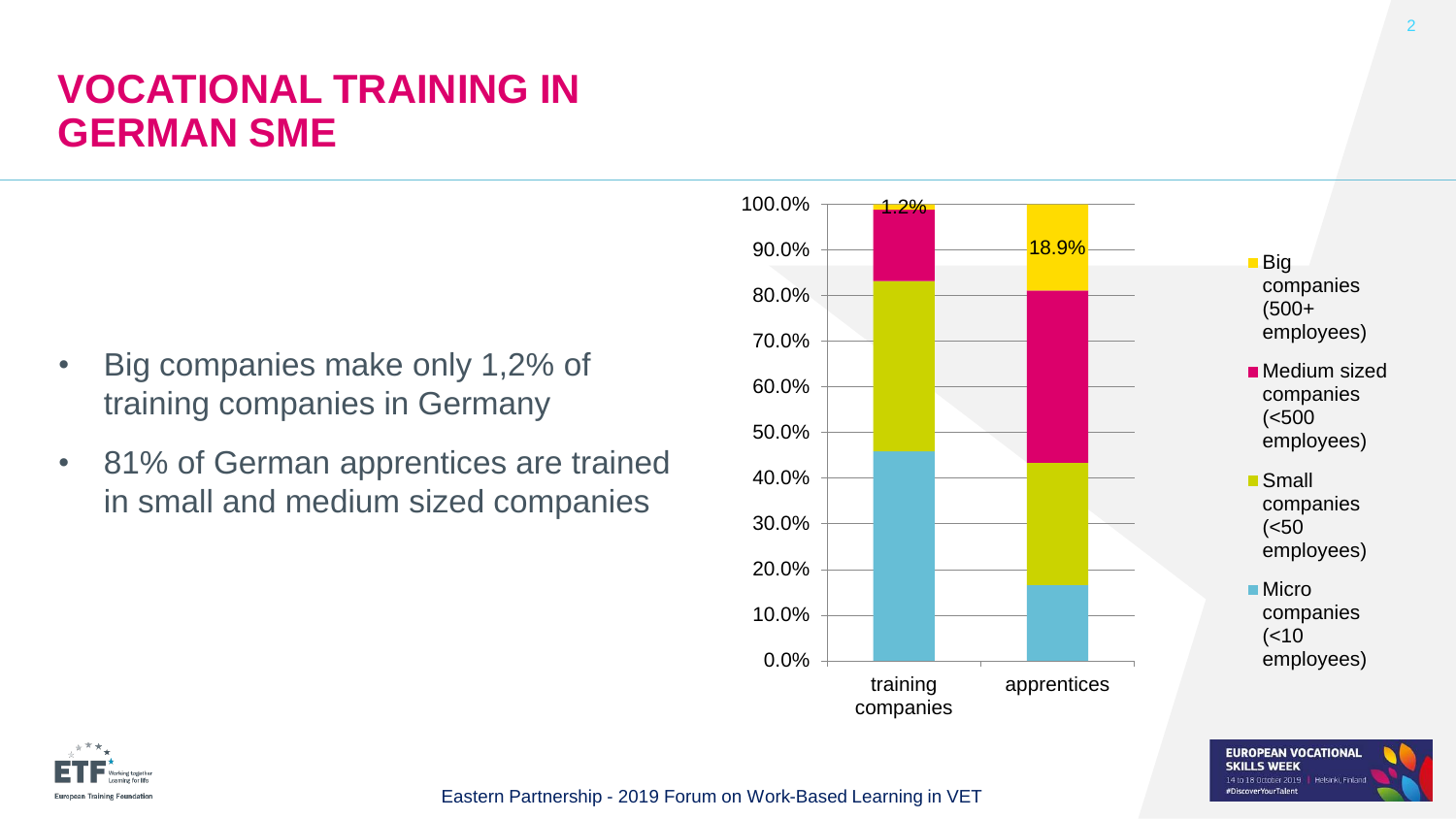# **REDUCING THE DISADVANTAGES OF SMALL COMPANIES**

- Specialisation / dependence on customer orders
- Low brand recognition
- Limited personnel



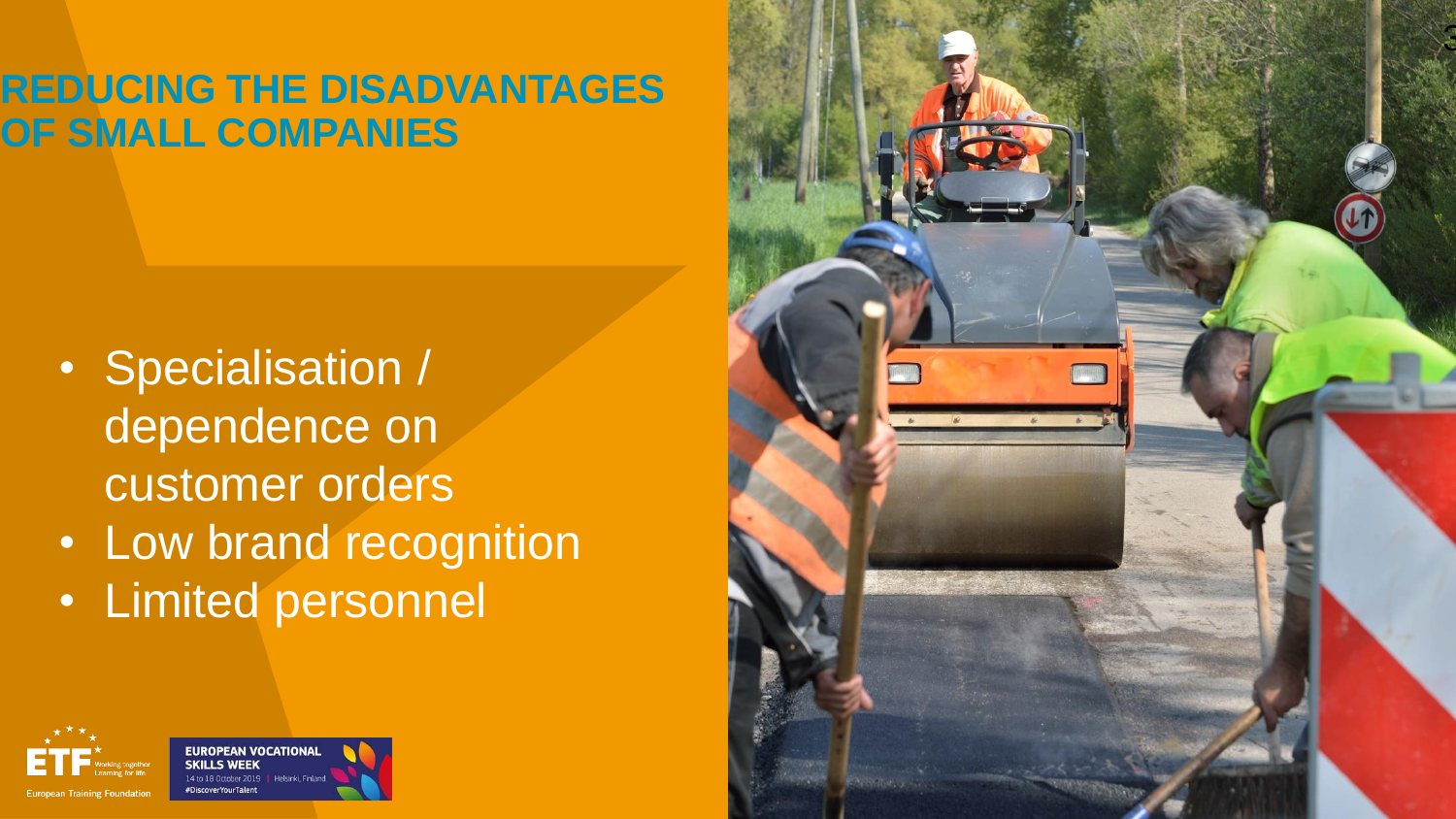#### **BROADENING THE SCOPE OF PRACTICAL TRAINING**

Inter-company training







Eastern Partnership - 2019 Forum on Work-Based Learning in VET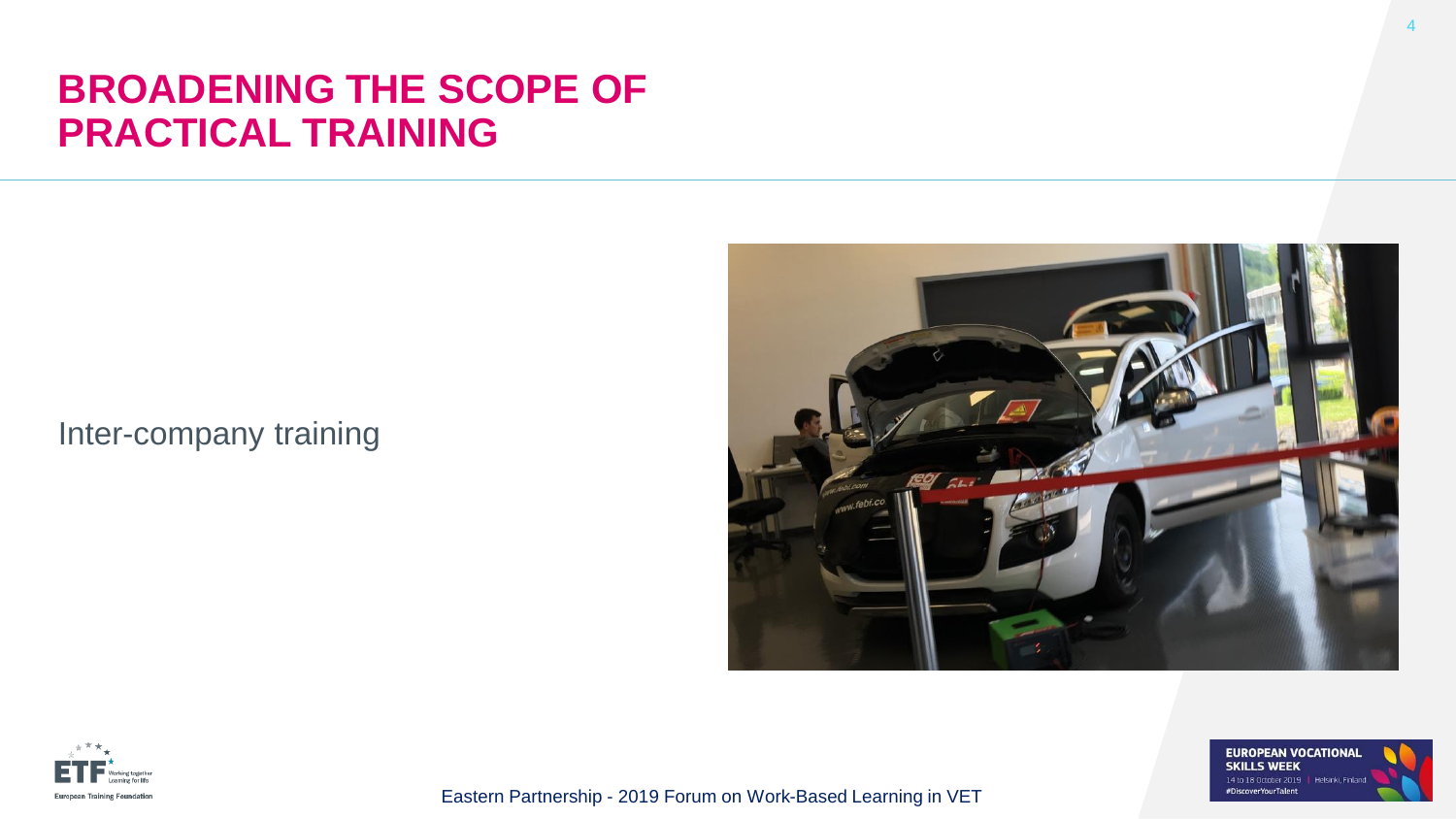# **POOL RESOURCES FOR ADVERTISEMENT**

- Image campaign
- Vocational orientation events
- Online portals listing free places
- Apprenticeship fairs





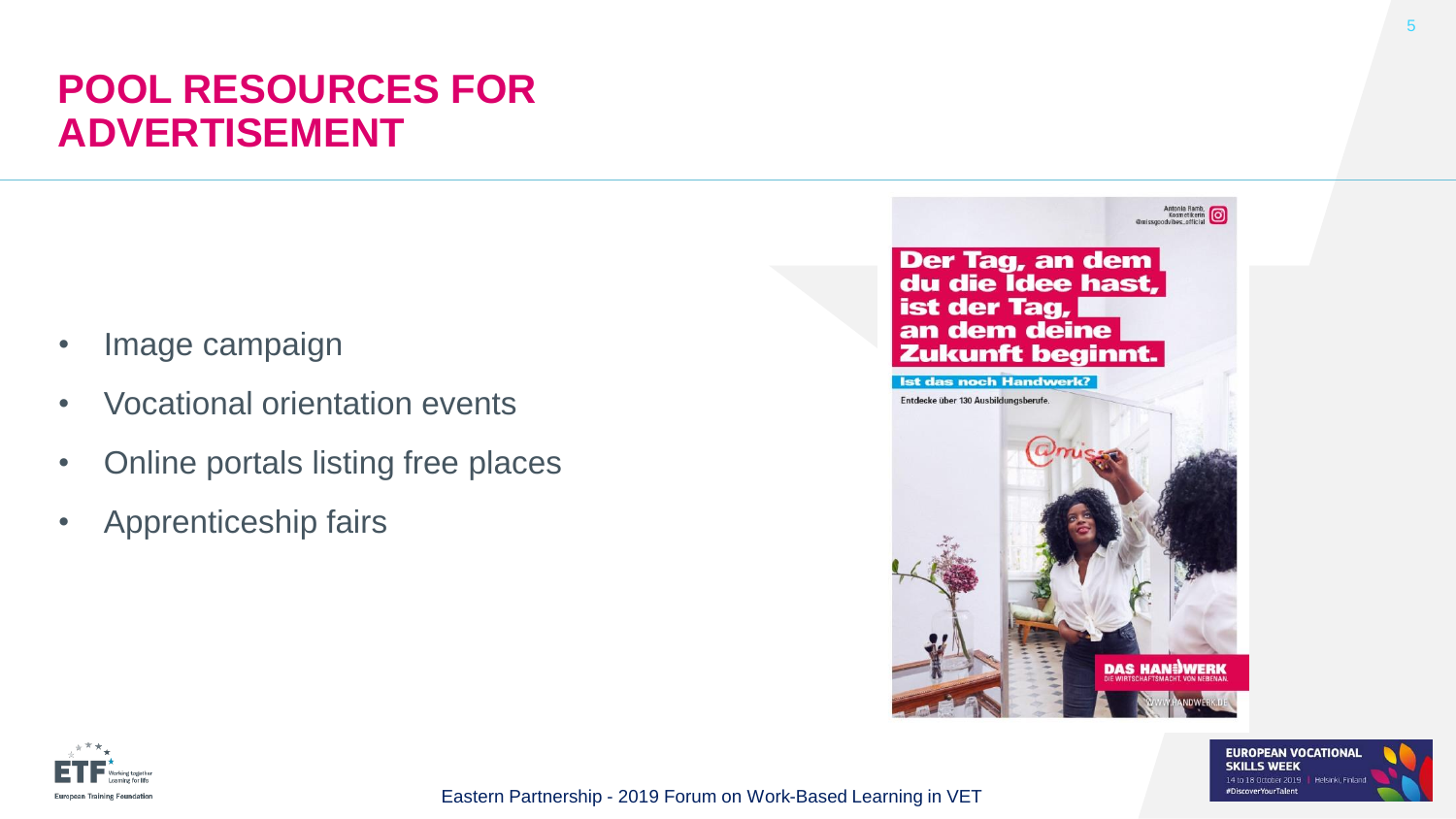# **UP-FRONT INVESTMENT: TRAINER APTITUDE**

- Having trainer aptitude increases likelihood of company to train
- Master craftsperson qualification contains trainer aptitude
- Master craftsperson qualification is required for 41 professions to own or found a company







Eastern Partnership - 2019 Forum on Work-Based Learning in VET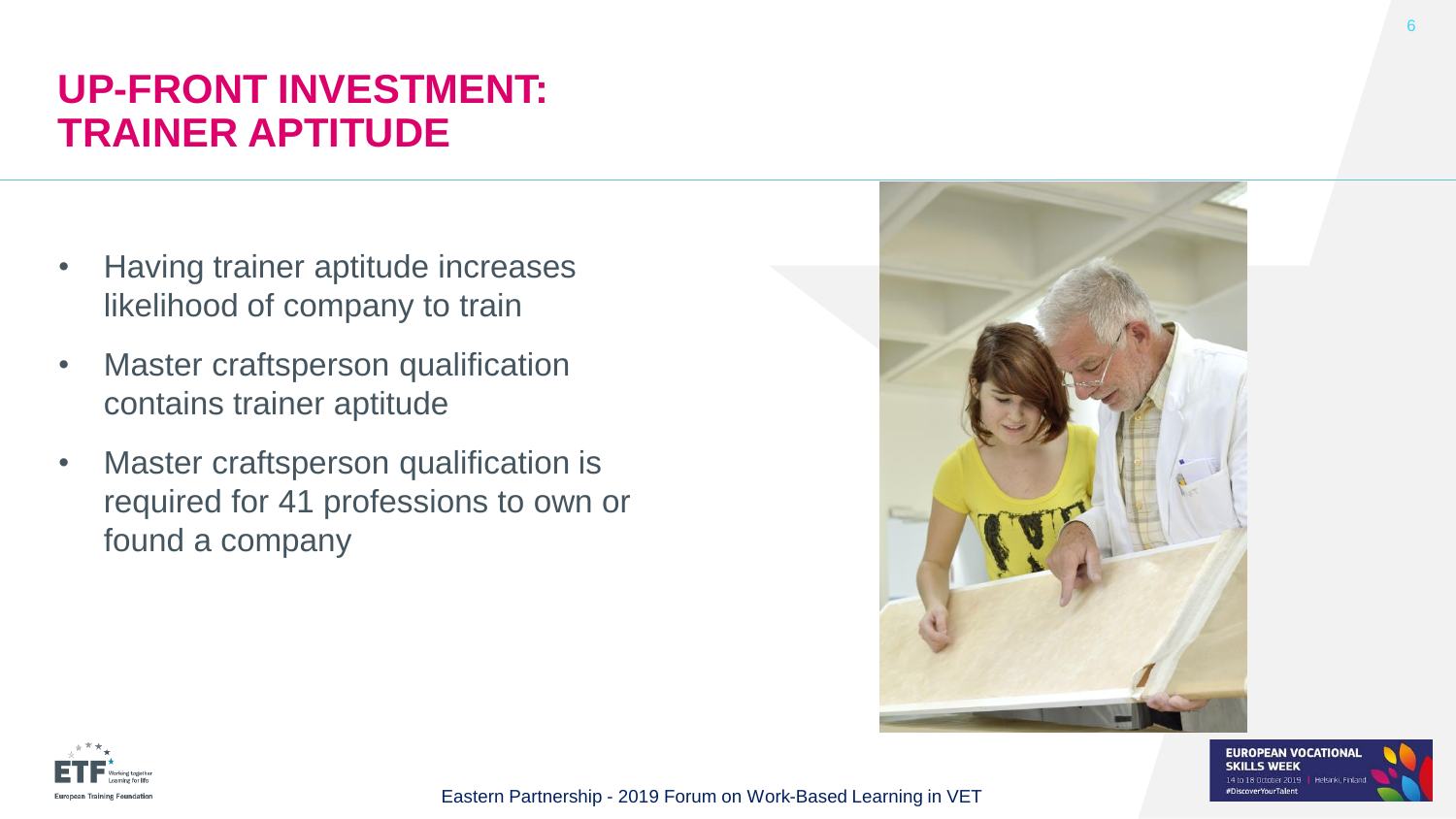## **ADVISORS AND SUPPORT**

- Training advisors ("Ausbildungsberater")
- "Fitting adjustors" (*passgenaue Vermittler*)
- Assisted VET





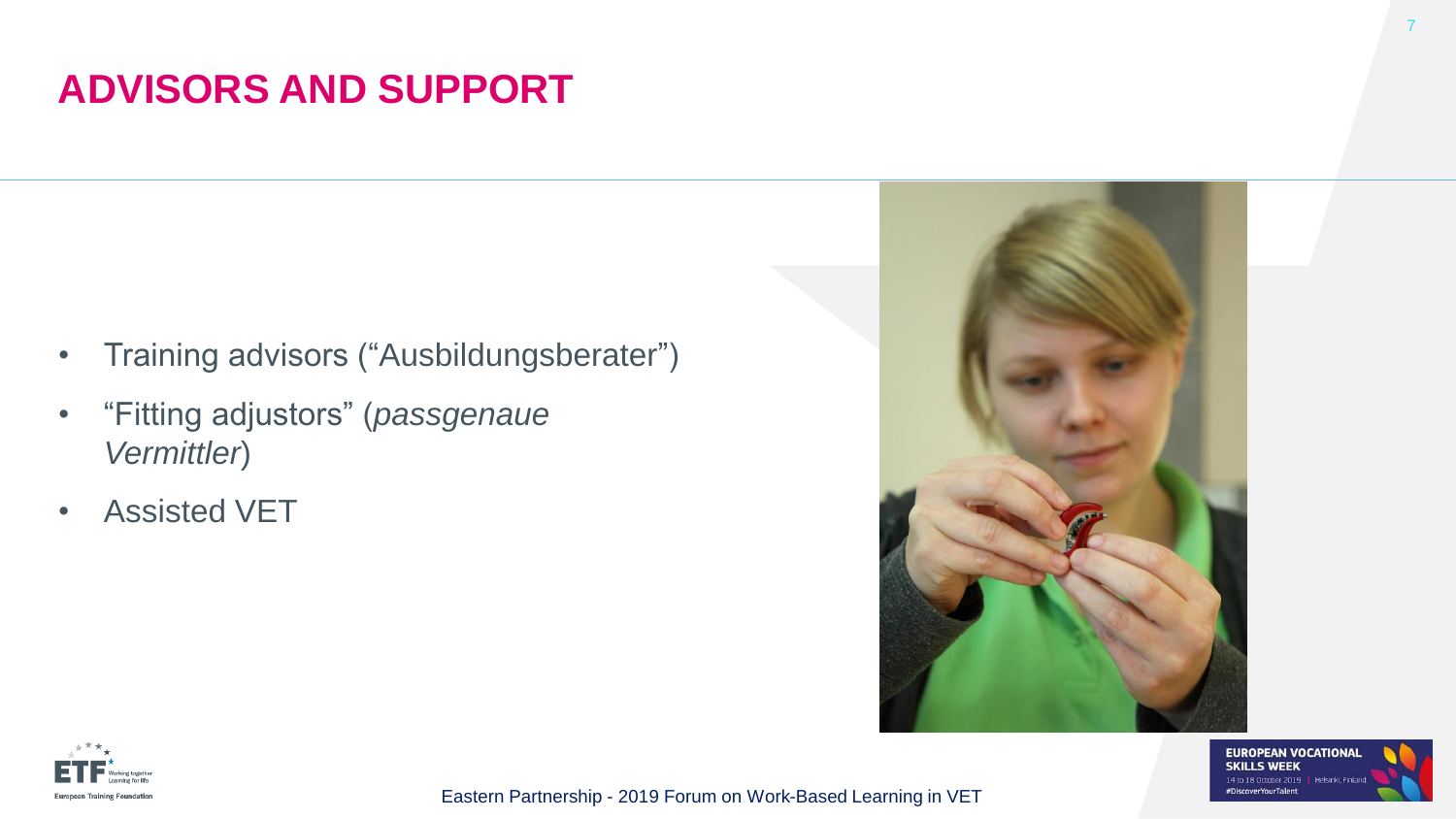# **COMPENSATION FOR DISADVANTAGES MAKES VET WORK FOR SMALL AND MEDIUM SIZED ENTERPRISES**

- Specialisation / dependence on customer orders
- Low brand recognition
- Limited personnel